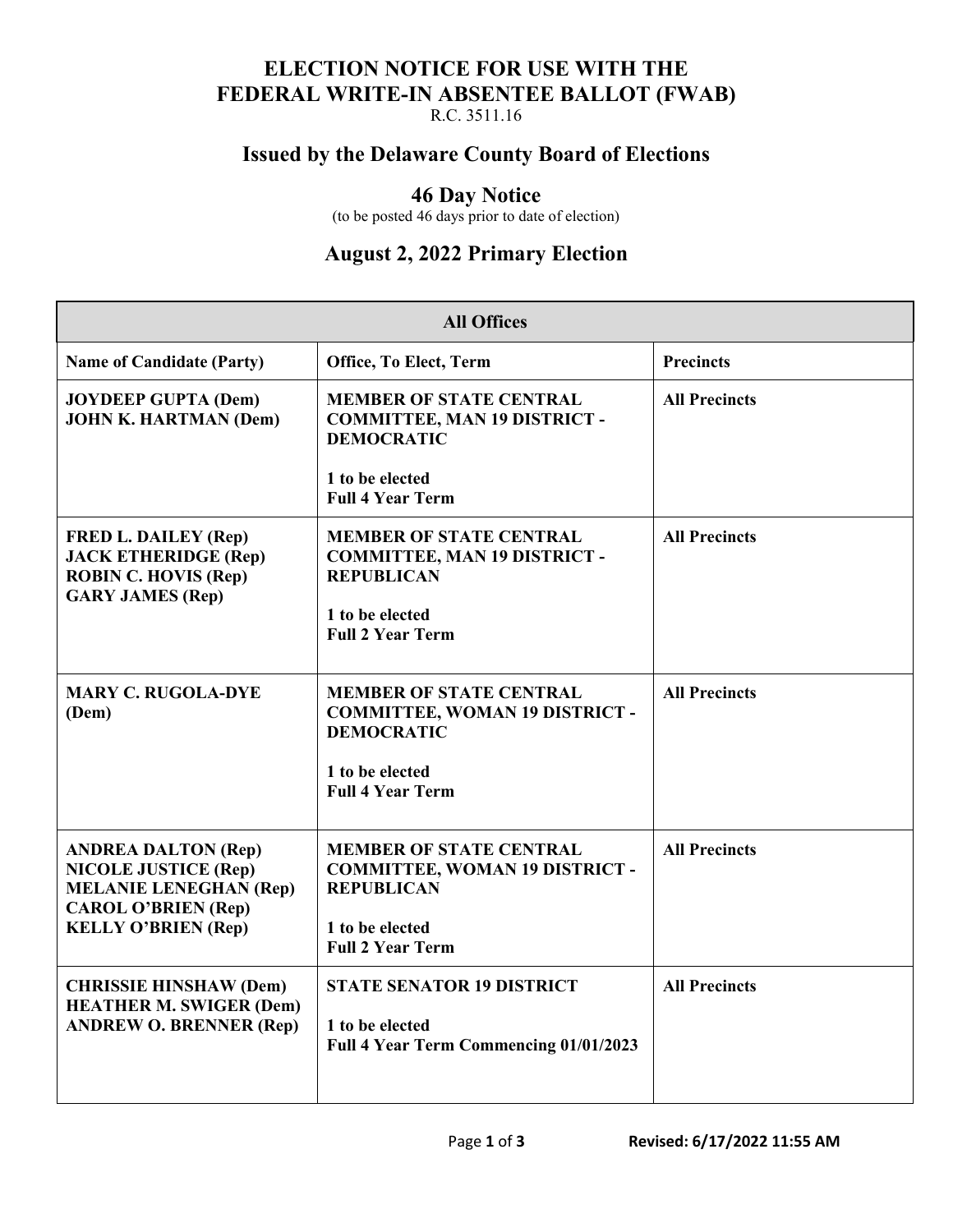| <b>KRIS JORDAN (Rep)</b>                                                              | <b>STATE REPRESENTATIVE 60</b><br><b>DISTRICT</b><br>1 to be elected<br>Full 2 Year Term Commencing 01/01/2023 | 001/1, 007/1, 008/1, 009/1, 010/1,<br>011/1, 012/1, 013/1, 021/1, 022/1,<br>023/1, 024/1, 025/1, 025/2, 026/1,<br>026/2, 027/1, 027/2, 028/1, 029/1,<br>030/1, 030/2, 031/1, 031/2, 031/3,<br>032/1, 032/2, 033/1, 034/1, 035/1,<br>036/1, 037/1, 037/2, 038/1, 038/2,<br>039/1, 040/1, 040/2, 041/1, 041/2,<br>042/1, 042/2, 043/1, 043/2, 044/1,<br>045/1, 046/1, 046/2, 047/1, 047/2,<br>048/1, 049/1, 050/1, 050/2, 051/1,<br>051/2, 052/1, 052/2, 052/3, 052/4,<br>053/1, 053/2, 053/3, 054/1, 054/2,<br>055/1, 055/2, 056/1, 057/1, 058/1,<br>059/1, 060/1, 061/1, 061/2, 061/3,<br>062/1, 062/2, 063/1, 064/1, 065/1,<br>066/1, 092/1, 092/2, 093/1, 094/1,<br>095/1, 095/2, 096/1, 097/1, 098/1,<br>099/1, 100/1, 101/1, 102/1, 103/1,<br>104/1, 105/1, 106/1, 107/1, 108/1,<br>109/1, 131/1, 132/1, 135/1, 136/1,<br>137/1, 138/1, 139/1, 140/1, 141/1,<br>142/1, 143/1, 144/1, 144/2, 145/1,<br>146/1, 147/1, 147/2, 148/1, 148/2,<br>149/1, 149/2, 154/1, 154/2, 154/3,<br>157/1, 157/2, 158/1, 158/2 |
|---------------------------------------------------------------------------------------|----------------------------------------------------------------------------------------------------------------|------------------------------------------------------------------------------------------------------------------------------------------------------------------------------------------------------------------------------------------------------------------------------------------------------------------------------------------------------------------------------------------------------------------------------------------------------------------------------------------------------------------------------------------------------------------------------------------------------------------------------------------------------------------------------------------------------------------------------------------------------------------------------------------------------------------------------------------------------------------------------------------------------------------------------------------------------------------------------------------------------------------|
| <b>LOUISE VALENTINE (Dem)</b><br><b>BETH LEAR (Rep)</b><br><b>SHAWN STEVENS (Rep)</b> | <b>STATE REPRESENTATIVE 61</b><br><b>DISTRICT</b><br>1 to be elected<br>Full 2 Year Term Commencing 01/01/2023 | 002/1, 003/1, 004/1, 005/1, 006/1,<br>014/1, 014/2, 015/1, 015/2, 016/1,<br>017/1, 017/2, 018/1, 018/2, 019/1,<br>019/2, 020/1, 020/2, 067/1, 068/1,<br>068/2, 069/1, 069/2, 070/1, 071/1,<br>072/1, 072/2, 073/1, 074/1, 075/1,<br>076/1, 077/1, 077/2, 078/1, 078/2,<br>079/1, 079/2, 079/3, 080/1, 080/2,<br>081/1, 082/1, 083/1, 084/1, 085/1,<br>085/2, 086/1, 087/1, 088/1, 089/1,<br>090/1, 090/2, 091/1, 091/2, 110/1,<br>111/1, 112/1, 113/1, 114/1, 115/1,<br>116/1, 117/1, 118/1, 119/1, 120/1,<br>121/1, 122/1, 123/1, 124/1, 125/1,<br>126/1, 127/1, 128/1, 129/1, 129/2,<br>130/1, 133/1, 133/2, 133/3, 134/1,<br>134/2, 150/1, 150/2, 150/3, 151/1,<br>151/2, 152/1, 153/1, 155/1, 156/1,<br>156/2, 159/1, 159/2, 159/3, 160/1,<br>161/1, 162/1, 163/1, 163/2, 164/1,<br>165/1, 165/2, 166/1, 166/2, 167/1,<br>167/2, 167/3, 167/4, 167/5                                                                                                                                                         |